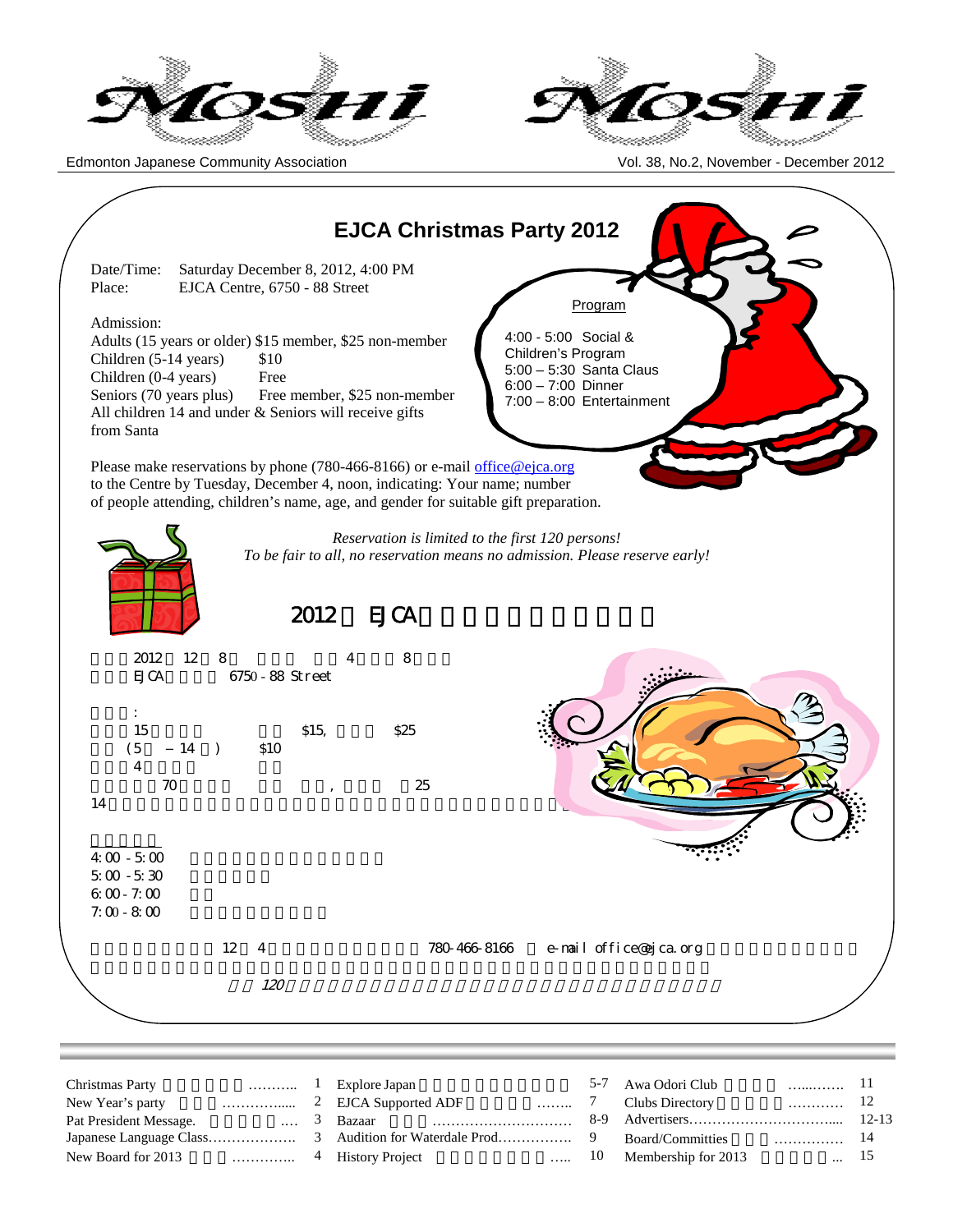# 2013 EJCA New Year's Party

The first EJCA activity in 2013 is a New Year's Party. Please join the Party to celebrate the start of 2013. Bring your favourite New Year's dishes (Pot Luck dinner: free O-zoni, sake and tea will be served). There is no fee and no registration is required.

Date: Saturday, January 12, 2013 Place: EJCA Community Centre 6750 – 88 Street, Edmonton Time: The Centre opens at 4:30 pm

#### Program: 4:30 pm Door opens

 $5:30 \text{ pm} - 7:00 \text{ pm}$  Pot Luck Dinner

5:00 pm – 5:30 pm – Dinner set-up  $& Social time$ 7:00 pm – 8:00 pm New Year Celebration Activities Door prizes



#### Please note:

There will be no children's program at the New Year's Party

Please come in KIMONO to receive a special gift! We will help you to wear Kimono. Also, see below for a Kimono workshop.



 $\mathbf 1$ 

ー <br>- アメリカのサイトがあります。<br>- アメリカのサイトがあります。

 $2013$ 

 $7 - 8$ 

歓迎です! お雑煮と日本酒・お茶は会で出します。参加は無料、予約も要りません。

- $1 2013 1 12 4 30 8 4 30$ : EJCA Community Centre 5 5 30
	- 6750 88 street, Edmonton 5 30 7

| <b>Kimono Workshop</b> |
|------------------------|

For the first time at EJCA, we will have a "How to Wear Kimono and Yukata" workshop as follows. After the workshop, we will encourage all participants to wear Kimono at the New Year's Party on January 12, 2013. Date/time: Saturday, January 5, 2013, 10:30 am – 12:30 pm Location: EJCA Fee: \$10 per person, payable at the workshop A list of items needed for the workshop will be available to attendees. Please call Office at 780-466-8166 or e-mail office@ejca.org to join the workshop by December 14, 2012. Please include full name(s), telephone number, and e-mail address.

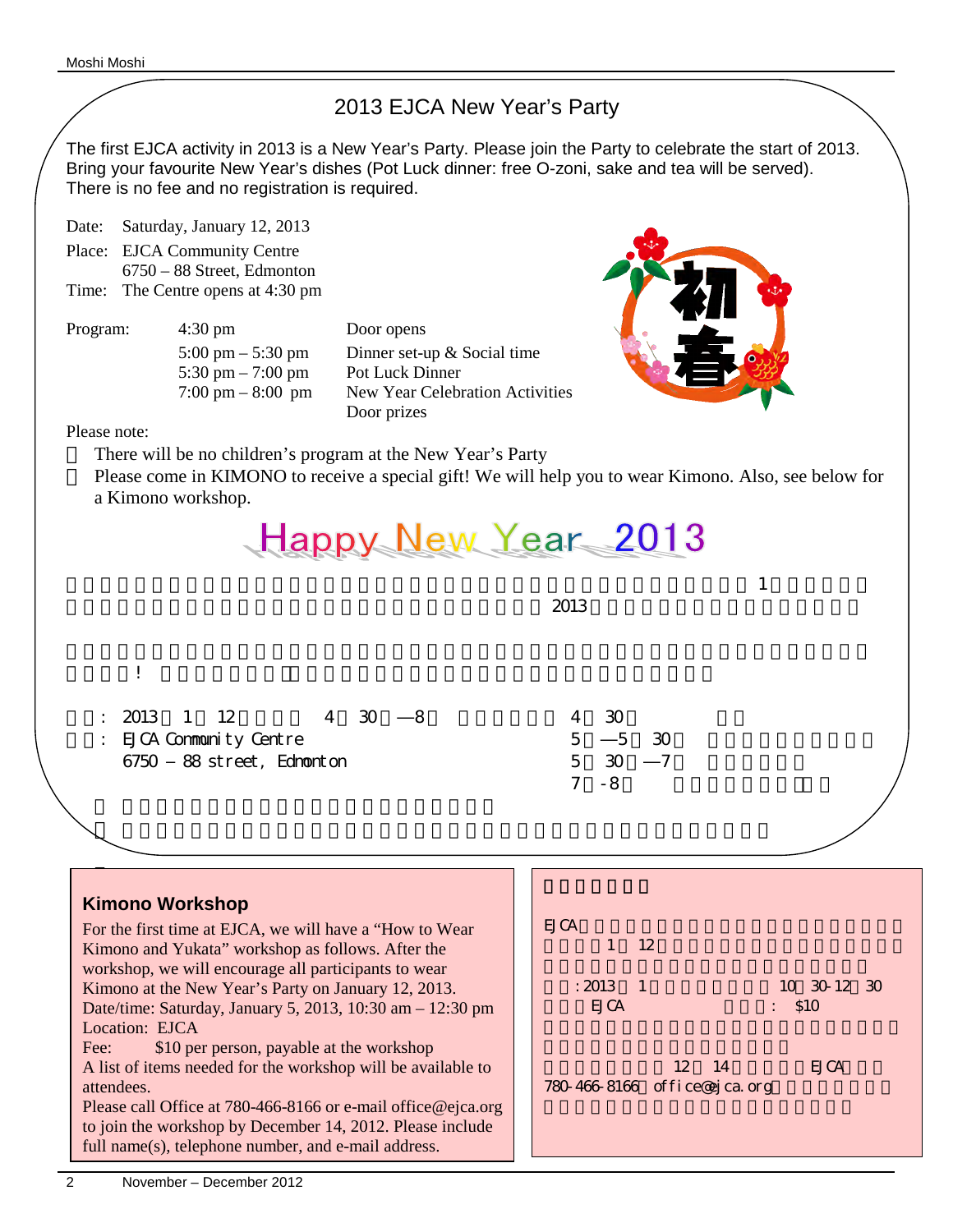#### Past President's Message *Cathy Tennant*



At the EJCA annual meeting on October 14, my term as EJCA president had been completed. So I write this article as president for the events up to November 14 and as past president for the events after November 14.

Well, winter is definitely here! As always, we demonstrated our Alberta hardiness by braving the elements to support EJCA activities. Those who attended the Christmas party a few years ago will remember that we had a full-house turnout on a night when Edmonton's sub-arctic temperature was the coldest in the world … second only to someplace in Siberia!!

#### **Past Events**

Although attendance was down for the AGM on October 14th, we were still able to raise a quorum to vote in the new Board. Attendance at the Bazaar on November 3rd was also lower but it did not affect the fund-raising results.

Thank you for so reliably volunteering and for attending these events!

#### OUTGOING BOARD MEMBERS

On behalf of the membership, many thanks and best wishes to our out-going Board members who have each served several terms, helping to ensure the successful operation of EJCA. We hope they will still lend their support to the current board and to EJCA in the future.

Brenda Madsen served as our Secretary almost since she joined the Board three terms ago. She was on the Building Committee when EJCA was looking for a home almost 20 years ago and is one of the founding members of Kita no Taiko. The Board has benefited from her practical and organized approach to issues and situations.

Scott Sutton was also on the Board for several terms and has been a familiar face at Heritage Festival and any other time a "master barbeque-er" or recipe-tester has been needed. Scott has shared his expertise throughout the years, and many Heritage Festival kitchen processes in the Japanese pavilion were developed thanks to Scott.

Rick Hirata most recently chaired the History Project Committee during the 2-years of Phase 1. Rick's interest, dedication and enthusiasm were great motivators for the committee. He sends his greetings from Vancouver and wanted me to share that he and Kazuko "lived an important time" of their lives in Edmonton and that he appreciated his volunteer experience at EJCA. Now he is looking into volunteering with the Nikkei Heritage Centre in Vancouver!

 $1$  EJCA  $\blacksquare$ 

**EJCA** 

 $EJCA$ 

 $10C-A$ 

 $EJCA$ 

 $1$ 

 $EJCA$ 

EJCA EJCA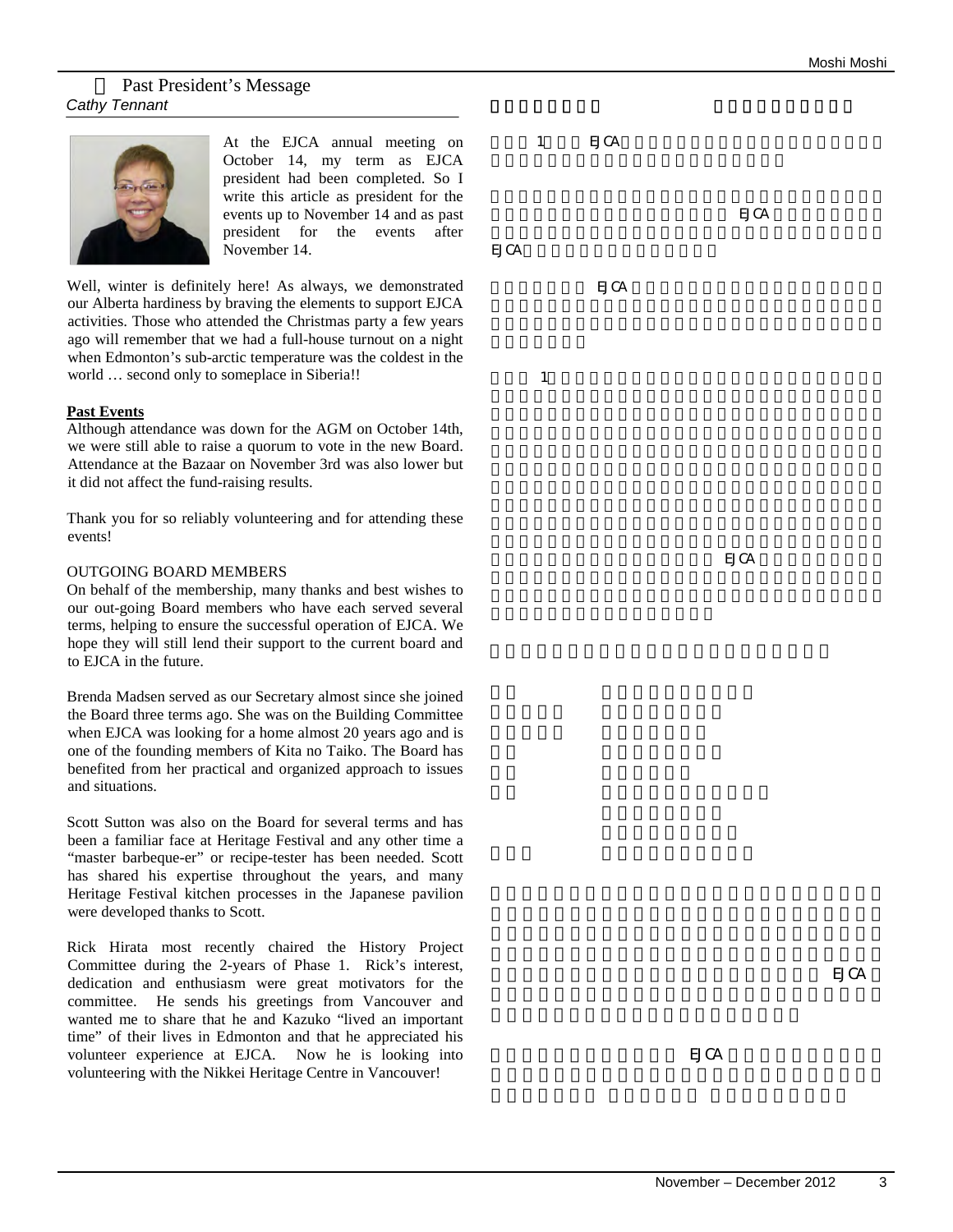

#### **2012-2013 EJCA Board Members**

Back row from left to right: David Mitsui, Erin Munro, Stephanie Bozzer, Louise Wong, Jim Hoyano, David Mueller Front row from left to right: Sanae Ohki, Cathy Tennant, Yoko Azumaya

NEW BOARD 2012/2013

| Stephanie Bozzer     |
|----------------------|
| Yoko Azumaya         |
| Sanae Ohki           |
| Erin Munro           |
| Jim Hoyano           |
| Dave Mueller         |
| Louise Wong          |
| David Mitsui         |
| <b>Cathy Tennant</b> |
|                      |

The new Board with its mix of experience, skills and backgrounds will be a dynamic group. I am excited about the ideas and energy that will be generated by EJCA's 2012/2013 Board!

As the out-going president, I want to thank you all for the support you have always given me during my time on the Board. By working on committees and serving on the Board, I have gotten to know so many people that I would not have otherwise met, and have gained an appreciation for the commitment and dedication of its members. I know we are very fortunate to have a membership that so willingly steps in to ensure that EJCA continues to thrive. Heartfelt thanks!!

Arigatou gozaimasu. Kokoro kara atsuku orei moshiagemasu  $($ 

) without EJCA's Japanese Language Classes, I would have had to get that translated!

# **EJCA Japanese Language Class – Winter 2013**

EJCA will again offer three levels of Japanese Language classes.

For registration, please go to http://www.ejca.org/schools.html and download an application form. Registration is required by Monday, January 7, 2013.

## **Location:** EJCA

**Date/Time:** 10 Wednesdays, January 23 – March 27, 2013, 7:00 – 9:00 pm **Fees:** \$105 plus material (up to \$30)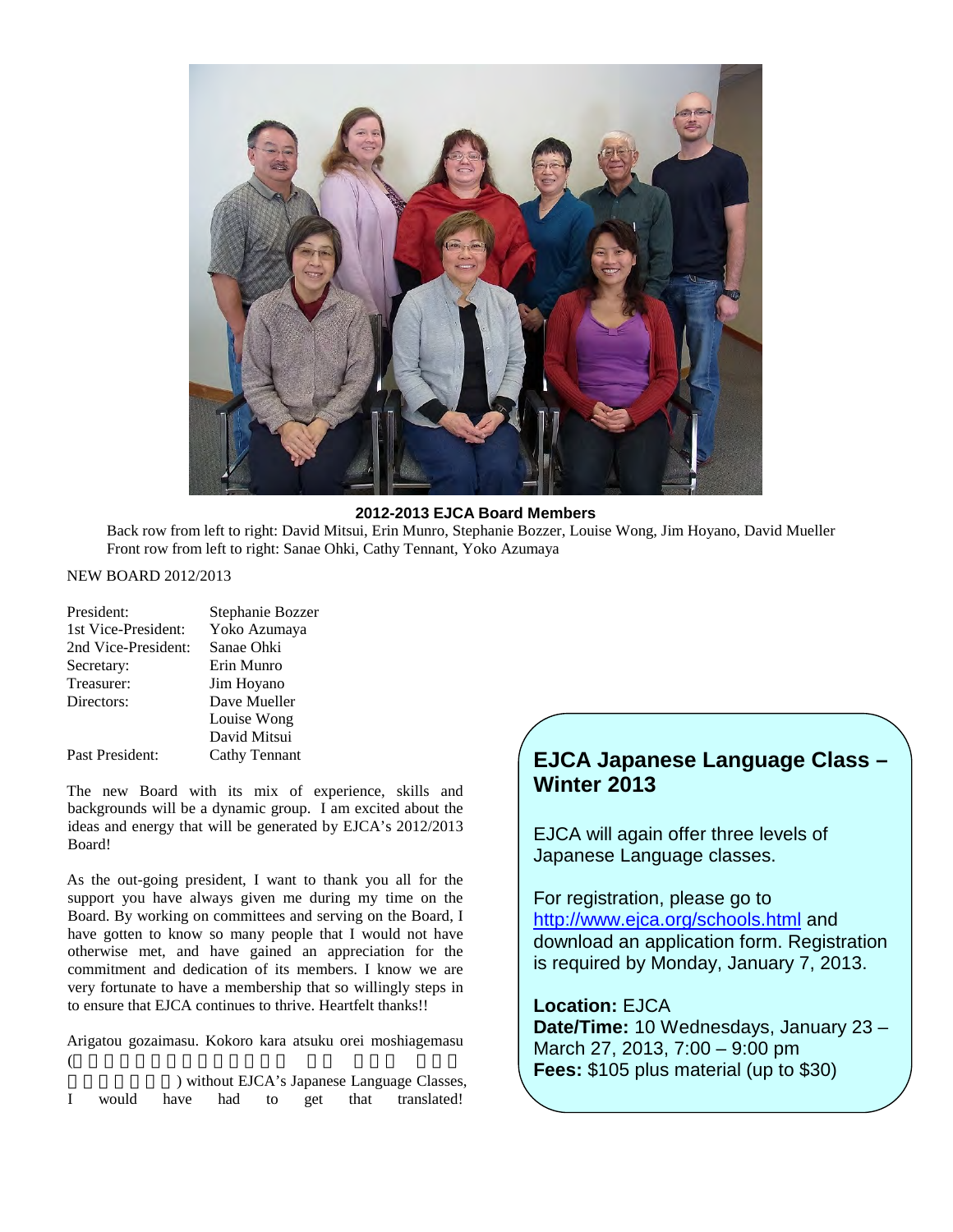#### Explore Japan 2012 Sanae Ohki

Explore Japan is a Japanese culture workshop for Grade 10 high school students who have started taking Japanese language classes in September. The first workshop was held in 2010 and this was the third year. The workshop was held on Tuesday, November 6, and Wednesday, November 7 at the Institute for Innovation of Second Language Education near Westmount Shopping Centre. Eight high schools (256 students and 16 teacher/chaperons) from Edmonton and Red Deer areas attended the workshop.

Through a variety of activities facilitated by Japanese community members, the workshop is to enhance the understanding of Japanese culture by the youth and promote friendship between Japan and Canada. High school Japanese language courses cab greatly benefit from participating in the workshop.

The opening session and after-lunch session were held at the hall with all students together. Here, Mr. Fukuda, Consul General of Japan in Calgary, was a guest speaker and Mr. Mark Liguori, Assistant Superintendent of the Edmonton Public School Board, welcomed students. Kita no Taiko demonstrated two pieces of music followed by a Kimono fashion show and traditional Japanese dances by Wakaba-Kai.

Other sessions included calligraphy, origami, kimono wearing, a tea ceremony and flower arrangements, discussions about modern Japan, taiko, and karate. Most of sessions were handon workshops where students actually learned how to drum taiko, exercise karate styles and learned proper manners, practiced calligraphy, sampled Japanese pastries and tea, tried flower arrangements, wore Kimono, made origami of a kabuto and balloon. First time in the workshop, students tried Japanese bento lunch. The workshops were very well organized; students were divided into six groups and each group was led by its own guide from room to room.

After the workshop, high school teachers sent messages to the Steering Committee saying that their students became more enthusiastic in the Japanese language lessons, kept talking about their experiences at the events, and wanted to know more about the language and culture of Japan.

I would like to thank Consul General Fukuda for the generous funding assistance and for a guest speech. I also thank Mr. Jeramiah Davies of Consulate General who joined the discussion session of modern Japan, the Edmonton Public School Board which provided us with the facility, Alberta Education which provided us with another funding assistance and Japan Foundation which gave us information kits for students and teachers.

To present the workshop, EJCA had the major task of providing a coordinator, presenters, assistants, guides, equipment, and demonstrators. The Culture Programs members were the key presenters and assistants. EJCA has been building up the capability of providing a professional level culture program by experienced resource people and equipment/materials. EJCA has over 40 sets of Yukata

(summer kimono), tea ceremony sets, and 40 sets of calligraphy equipment. Kita no Taiko used over 12 taiko at the workshop.

One unique point for the successful Explore Japan workshop is the joint efforts by many supporting organizations: EJCA, Consulate General of Japan in Calgary, Institute for Innovation of Second Language Education at the Edmonton Public School Board, Alberta Education, Japan Foundation, and University of Alberta (Prince Takamado Japan Centre).

Following people contributed to Explore Japan 2012:

Steering Committee members: Melody Kostiuk, Mieko Fedrau, Miriam Irons, Sanae Ohki (chair), Yoshimi Hirata, Yukiko Nagakura

|                                                        | Presenters and assistants: Carley Okamura | Dana Nawata      |  |  |
|--------------------------------------------------------|-------------------------------------------|------------------|--|--|
|                                                        | Enko St. Laurent Eyobi Melketsadik        | Hideko Kucharski |  |  |
| Jeremy Davies                                          | John Priegert                             | Keiko Marumo     |  |  |
| Keiko Oba                                              | Masa Oba                                  | Mineko Koto      |  |  |
| Naoko Kerr                                             | Naomi Kinoshita                           | Noriko Kin       |  |  |
| Ryan Dumas                                             | Rie Sadate                                | Sandra Mak       |  |  |
| Satoko Nemoto                                          | Yoriko Nagata                             | Yuki Isaka       |  |  |
| Yukiko Asai                                            | Yukiko Nagakura                           | Zavian Sildra    |  |  |
| Japanese dance demonstration: Ann Cassady Keiko Furueh |                                           |                  |  |  |
| Mineko Sasano Yoshie Kaneda                            |                                           |                  |  |  |
| Guides:                                                | Akiko Ogata                               | Cathy Tennant    |  |  |
| Rei Kondo                                              | Shiba Suzuki                              | Takashi Ohki     |  |  |
| <b>Transportation:</b> John Priegert                   |                                           | Gordeon Okamura  |  |  |

Japanese bento lunch: Mikado Restaurant\

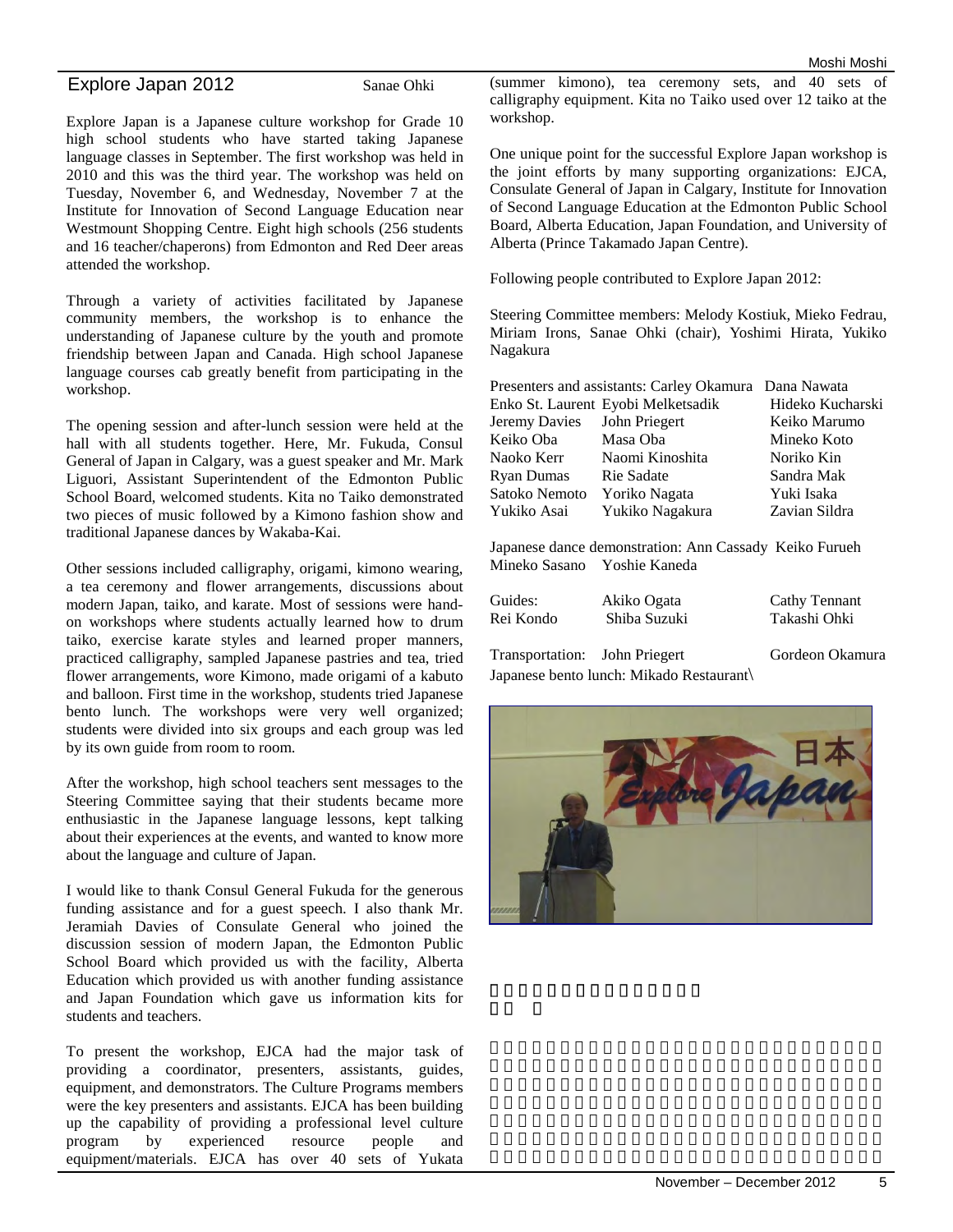$EJCA$ 

 $EJCA$ 



 $150$ 

EJCA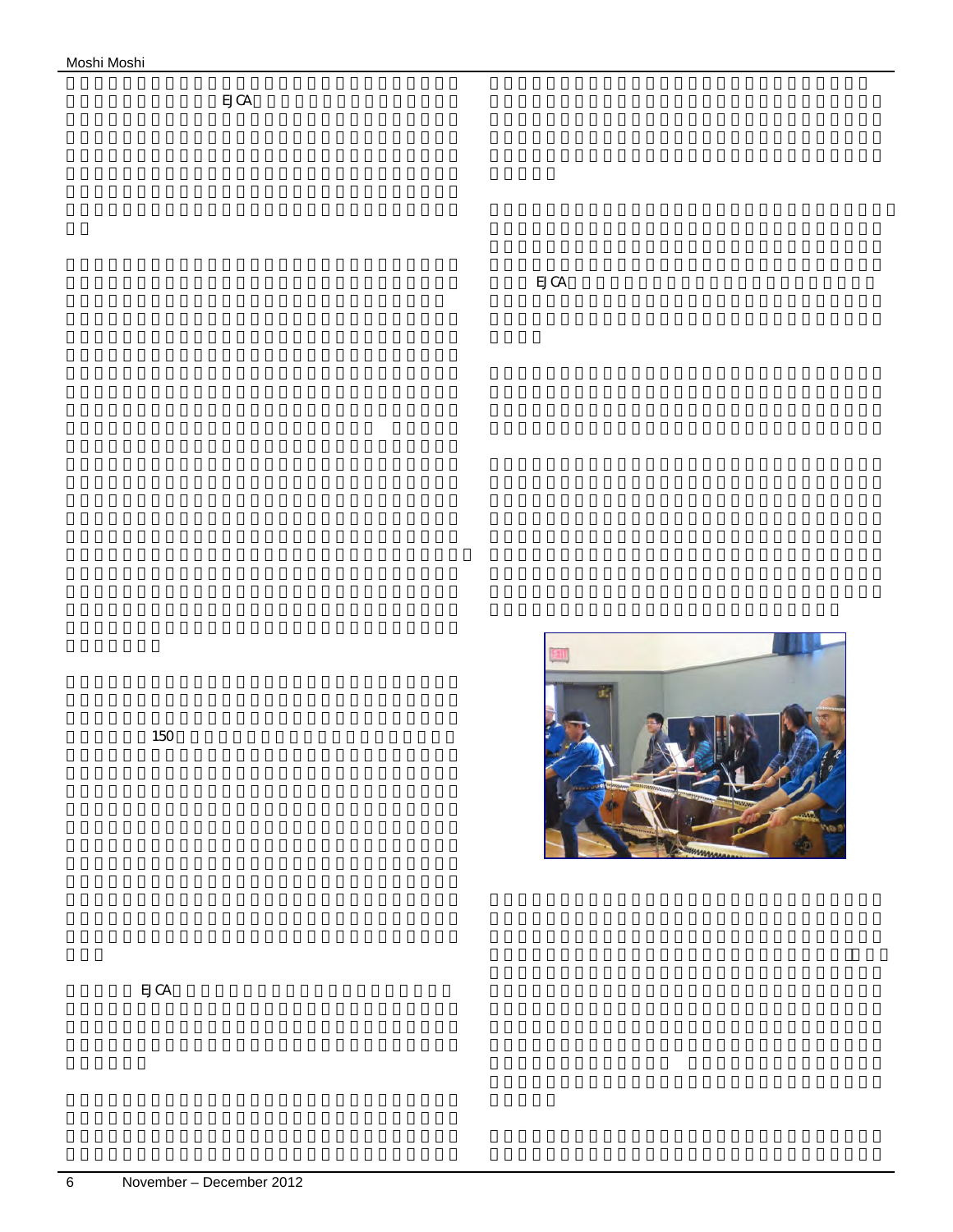$EJCA$ 



## EJCA supported Alberta Diabetes Fund (ADF)

Kita no Taiko, Calligraphy Club, and Wakaba-kai Club performed at the "A Night to Remember – Japan" Gala on October 13, 2012 at Rexall Place in Edmonton sponsored by the Alberta Diabetes Fund. The Fund sent EJCA a thank you letter, saying "Your generosity and support not only helped to make the 2012 event a success in raising over \$300,000 but it will also play integral role in the fight against diabetes. Without the support of organization like yours, our foundation would not be able to successfully continue to fund diabetes research. You are making a difference in the lives of 240,000 Albertans who are diagnosed with this disease."

# **EJCA**



#### $\mathbf A$  $A+B$ ,  $A+B+C$

 $10$ 

 $EJ$ CA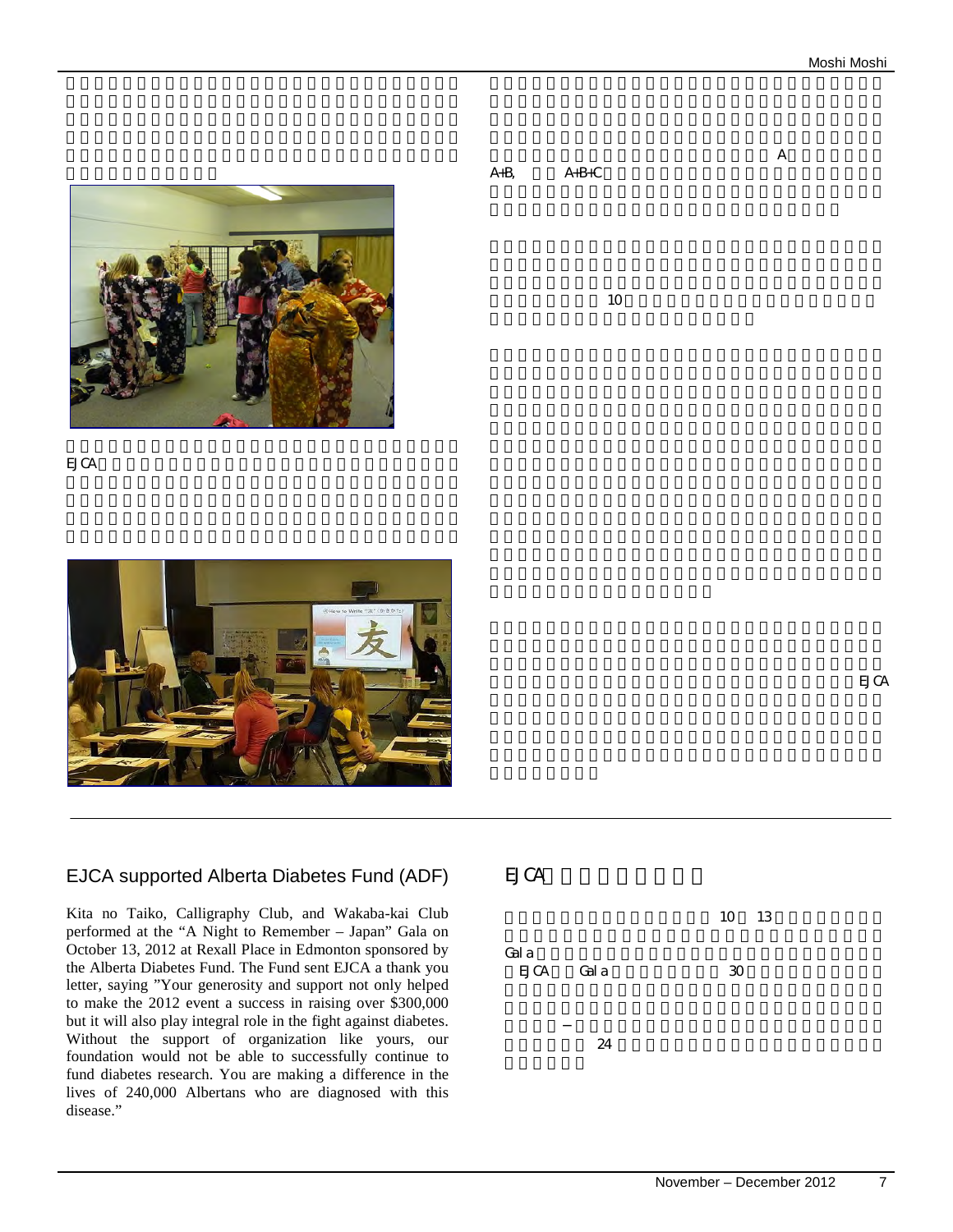## EJCA 2012 Fall Bazaar Louise Wong

This year's EJCA Fall Bazaar was held on Saturday, November 3rd, 2012. Two days before the bazaar, freezing rain and snow had turned Edmonton into an icy winter wonderland. Organizers anxiously watched the weather reports hoping this bad weather would not be repeated on the day of bazaar. Fortunately, it was a calm snow-free day, albeit rather cool and cloudy. This did not deter 270 people of volunteers and visitors from making their way to the EJCA Centre.

Although the EJCA Bazaar takes place on one day, preparations had been on-going since early October. The planning committee had met to decide on the menu, set deadlines and assign duties to each member. Three people came to the Centre on October 9th and 10th to make mochi and others to make wagashi, Japanese pastries, on October 25th. The members of the Matsu no Kai Seniors Group made and packaged kinpira gobo at their monthly meeting. Eight volunteers met on October 26th to sort through and price all of the items donated to the non-food tables. Gift certificates and special items suitable for the silent auction were being collected. Information was sent out to the EJCA members, ads were placed in the newspaper, posters were put up at various venues and everyone was asked to invite their families and friends. The day before the Bazaar, the kitchen and lounge were bustling with activity as food was prepared and the non-food tables were set up and filled with all the donated goods.

Saturday morning, the first volunteers began arriving at the Centre at 7:30 a.m. to begin preparing the ingredients for the bento lunches. Over the next four hours, others arrived to help set up tables and chairs in the hall, sort and price the baked goods, put together the bento lunches, arrange the silent auction items and take care of all the last minute preparations. Volunteers were treated to a light lunch and a brief opportunity to rest before the doors were opened at 11:30. This year, greeters at the door and inside the hall ensured that the food line moved quickly and efficiently so that visitors were able to buy their bento lunches with a minimum of fuss.

The hall was soon filled with the buzz of conversation as everyone settled down to eat and chat. Servers moved around the tables pouring tea while others stood ready to take udon orders from the kitchen to the tables. The oshiruko and tempting goods on the bake sale tables were quickly scooped up. Bidding was brisk at the silent auction which featured some lovely items including kimonos, paintings, pottery, Japanese dolls, tea and sake sets and gift certificates to Japanese restaurants. Once everyone had finished their meals, they were invited to browse through the many items for sale in the lounge-Japanese figurines, dishes, fans, sake cups and bottles, vases etc. Book lovers were able to choose from a wide selection of Japanese and English books, suitable for both children and adults. After two busy hours, the Bazaar came to an end at 1:30 p.m. and everything was put away for another year.

Overall, over \$5,000 (net) was raised for the support of EJCA activities in the 2012/2013 year. By the way, this is our record net income for Bazaar. Please refer to the volunteer list. There were over 70 people who donated their time and materials.

EJCA would like to thank the many volunteers who worked so hard before, during and after the Bazaar. Without your skills and expertise, the Bazaar would not enjoy the success it does each year. Thank you to the many people who donated to the silent auction, the non-food tables and the bake sale. We really appreciate your generosity. Last but not least, a big thank you to the many people who came to the Bazaar to enjoy the food, bid on the silent auction and buy something to remember their experience. We hope to see you all again at next year's Bazaar.



#### EJCA バザー報告 大木早苗

| 2012 |   |      | 11 3 11 30 |     | $\mathbf{1}$ | -30 |  |
|------|---|------|------------|-----|--------------|-----|--|
| EJCA |   |      |            | 270 |              |     |  |
|      |   | 2007 |            |     |              |     |  |
|      | в |      |            |     |              |     |  |

Cathy Tennant, Louse Wong, Peter Wong, Joyce Kiyooka, Noriko Fujino,

EJCA **EJCA EJCA**  $EJCA$ 2007 \$3,400 \$5,500  $EJCA$   $\qquad \qquad$  \$40,000  $15\%$  55,500  $\frac{15\%}{25,500}$ 

|        | S1.700                  |
|--------|-------------------------|
|        | \$2,000 Bake Sale \$800 |
| S1.000 |                         |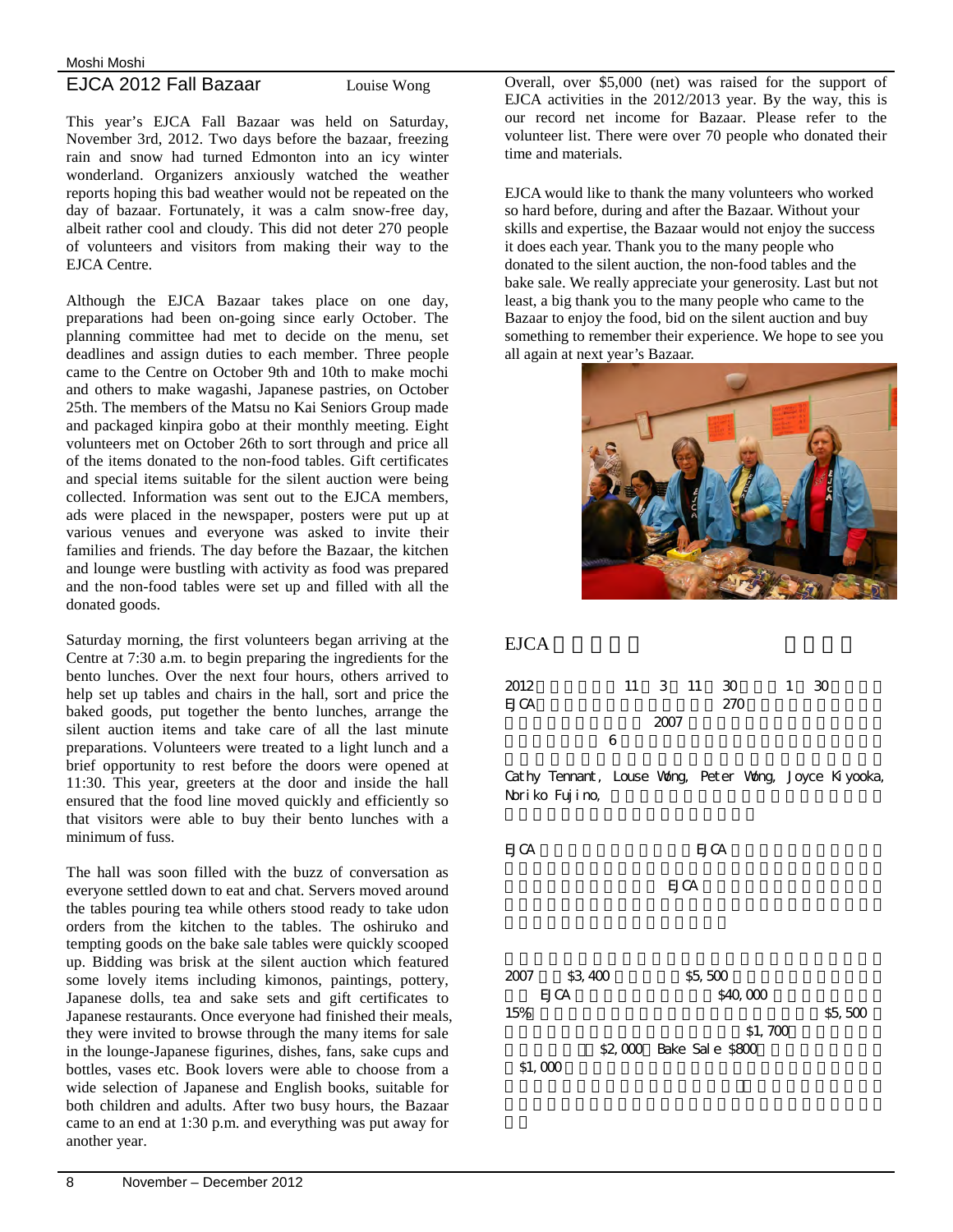

 $300$ 

 $\overline{?}$ 

 $3$ 

 $\overline{c}$ 

 $EJCA$ 

 $60$ 

## Volunteers at the Bazaar

| <b>Bob Motokado</b>  | <b>Bob Tennant</b> | Brenda Madsen   |
|----------------------|--------------------|-----------------|
| <b>Cathy Tenanat</b> | Carol Rushworth    | Debby Oikawa    |
| Dave Mueller         | Dave Mitsui        | Diane Mitsui    |
| Edie Nagata          | Emiko Kinoshita    | Emma St Laurent |
| Erin Munro           | Gayle Tsuji        | Grace Fujino    |
| Hana Watanabe        | Han Beh Cheng      | Helen Taniguchi |
| Heidi Matsune        | Jane Bisbee        | John Priegert   |
| Joice Kiyooka        | Kathy Turnbull     | Kanako Nakamoto |
| Keiko Allport        | Keiko Marumo       | Keiko Oba       |
| Ken Tanaka           | Kieko Ito          | Kinuyo Oda      |
| Kiyo Oikawa          | Kyoko Watanabe     | Liz Machida     |
| Louise Wong          | Masako Hubbihoca   | Mineko Koto     |

| Michiko Kawashima                                                                                                                                                                                                                                                                                                                                                                                                                                                                                                                                                              | Midori Tanaka          | Mika Munsey             |  |  |  |
|--------------------------------------------------------------------------------------------------------------------------------------------------------------------------------------------------------------------------------------------------------------------------------------------------------------------------------------------------------------------------------------------------------------------------------------------------------------------------------------------------------------------------------------------------------------------------------|------------------------|-------------------------|--|--|--|
| Mineko Sasano                                                                                                                                                                                                                                                                                                                                                                                                                                                                                                                                                                  | Naoko Kerr             | Naomi Leroy             |  |  |  |
| Noriko Fujino                                                                                                                                                                                                                                                                                                                                                                                                                                                                                                                                                                  | Peter Wong             | Ron Okura               |  |  |  |
| Ruby Tsuruda                                                                                                                                                                                                                                                                                                                                                                                                                                                                                                                                                                   | Sanae Ohki             | <b>Scott St Laurent</b> |  |  |  |
| Stephanie Bozzer                                                                                                                                                                                                                                                                                                                                                                                                                                                                                                                                                               | Susumu Kaneda          | Takashi Ohki            |  |  |  |
| Willium Gao                                                                                                                                                                                                                                                                                                                                                                                                                                                                                                                                                                    | Yoko Azumaya           | Yoshie Kaneda           |  |  |  |
| Toshiyo Iwashina                                                                                                                                                                                                                                                                                                                                                                                                                                                                                                                                                               | <b>Ted Asai</b>        | Yuji Oda                |  |  |  |
| Donors to the EJCA Fall Bazaar                                                                                                                                                                                                                                                                                                                                                                                                                                                                                                                                                 |                        |                         |  |  |  |
| Items for Silent Auction:                                                                                                                                                                                                                                                                                                                                                                                                                                                                                                                                                      |                        |                         |  |  |  |
| Akiko Kohana                                                                                                                                                                                                                                                                                                                                                                                                                                                                                                                                                                   | Hiroshi Yokota         | Kyoto Restaurant        |  |  |  |
| Mikado Restaurant                                                                                                                                                                                                                                                                                                                                                                                                                                                                                                                                                              | Natsuko Cyr            | Sanae Ohki              |  |  |  |
| Yumiko Hoyano                                                                                                                                                                                                                                                                                                                                                                                                                                                                                                                                                                  | Wasabi Restaurant      |                         |  |  |  |
| Mayor Stephen Mandel                                                                                                                                                                                                                                                                                                                                                                                                                                                                                                                                                           | Art Gallery of Alberta |                         |  |  |  |
| Non-Food items:                                                                                                                                                                                                                                                                                                                                                                                                                                                                                                                                                                |                        |                         |  |  |  |
| Natsuko Cyr                                                                                                                                                                                                                                                                                                                                                                                                                                                                                                                                                                    | Sanae Ohki             | Yumiko Hoyano           |  |  |  |
| Atsumi Hashimoto                                                                                                                                                                                                                                                                                                                                                                                                                                                                                                                                                               | <b>Bob Tennant</b>     | <b>Cathy Tennant</b>    |  |  |  |
| Heidi Matsune                                                                                                                                                                                                                                                                                                                                                                                                                                                                                                                                                                  | Liz Machida            | Louise Wong             |  |  |  |
| <b>Bake Sales:</b>                                                                                                                                                                                                                                                                                                                                                                                                                                                                                                                                                             |                        |                         |  |  |  |
| Tami Tsujikawa                                                                                                                                                                                                                                                                                                                                                                                                                                                                                                                                                                 | Liz Machida            | Naomi Leroy,            |  |  |  |
| Debbie Oikawa                                                                                                                                                                                                                                                                                                                                                                                                                                                                                                                                                                  | Midori Tanaka          | Chizuko Kimura          |  |  |  |
| Grace Fujino                                                                                                                                                                                                                                                                                                                                                                                                                                                                                                                                                                   | Heiki Matsune          | <b>Cathy Tennant</b>    |  |  |  |
| <b>Brenda Shikaze</b>                                                                                                                                                                                                                                                                                                                                                                                                                                                                                                                                                          | Aiko Kawawada          | Mary Higo               |  |  |  |
| Toshiko Yamamoto                                                                                                                                                                                                                                                                                                                                                                                                                                                                                                                                                               | Joyce Kiyooka          |                         |  |  |  |
| Other Items:                                                                                                                                                                                                                                                                                                                                                                                                                                                                                                                                                                   |                        |                         |  |  |  |
| Mika Munssey                                                                                                                                                                                                                                                                                                                                                                                                                                                                                                                                                                   | Yoshiko Jackson        | Matsu no Kai            |  |  |  |
| <b>Audition Notice</b>                                                                                                                                                                                                                                                                                                                                                                                                                                                                                                                                                         |                        |                         |  |  |  |
| Walterdale Theatre Associates in Edmonton is looking for Japanese<br>characters for its play, "Burning Vision," and conducting audition from<br>7:00pm to 10:00 pm on December 9 and 10, 2012 at Walterdale<br>Playhouse (10322-83 Avenue, Edmonton). Burning Vision traces a<br>chilling line of death and destruction caused on both sides of the<br>Pacific as a result of the atomic bombs dropped on Hiroshima during<br>the Second World War and the uranium used to make those weapons,<br>which was extracted from mines on Dene land in the Northwest<br>Territories. |                        |                         |  |  |  |

Moshi Moshi

Walterdale Theatre Associates is looking for:

- · Round Rose / Tokyo Rose Japanese, 20s-30s American-Japanese woman accused of being "Tokyo Rose", a propaganda radio personality.
- The Japanese Grandmother A Japanese Grandmother looking for her grandson after the bombing.
- · Koji Japanese, 20s-30s A Japanese fisherman

Ages are relative. Movement experience is encouraged but not necessary. Audition will be readings from the script that will be emailed in advance. If you are interested in auditioning for the play, please contact Sarah Van Tassel for details at (780)901-9098 or sarah\_valois@yahoo.com

Sarah Van  ${\bf \textcolor{red}{EJCA}}$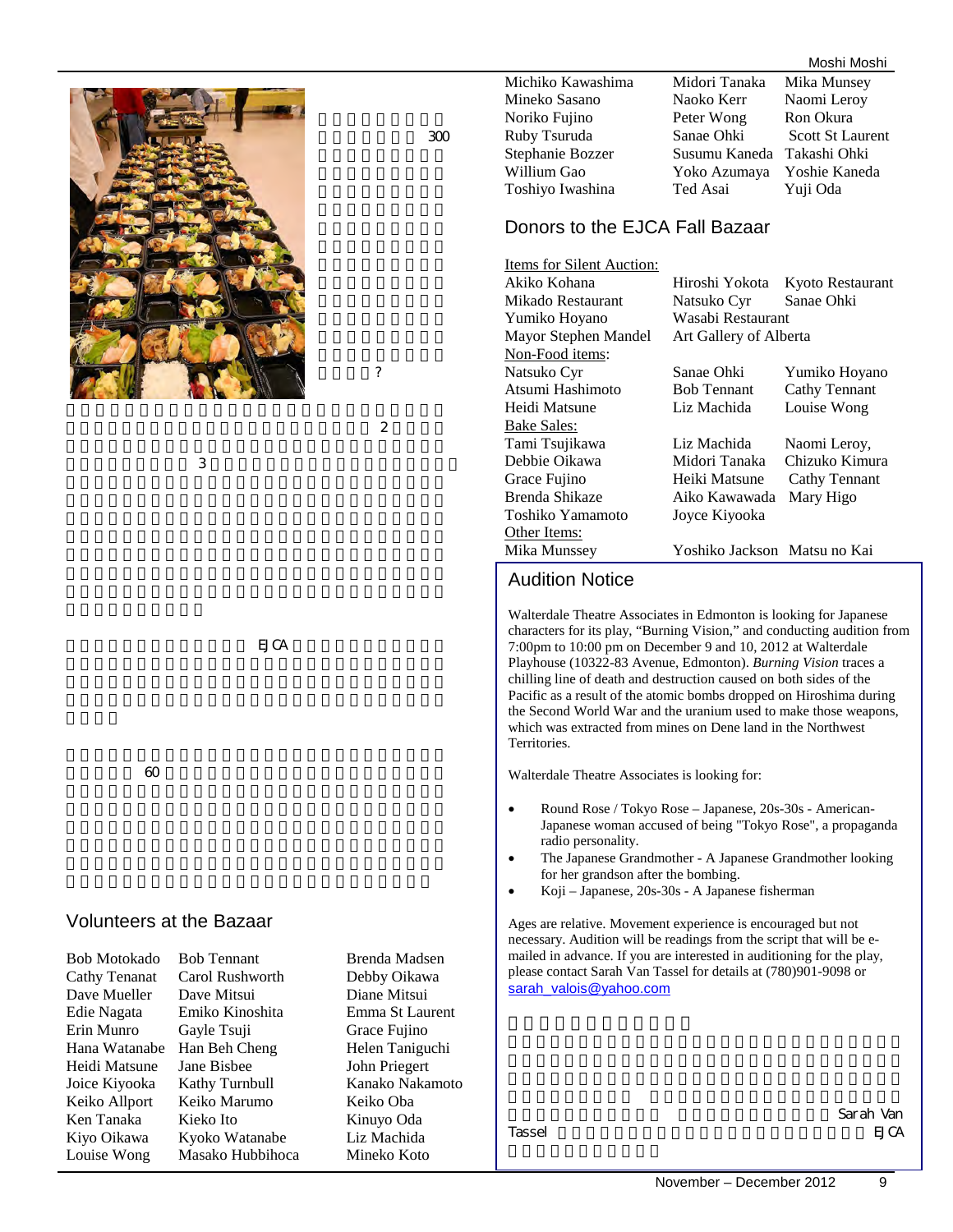## History Project Is Looking for Volunteers!

History Project Phase I was completed in March 2012 and we are now entering Phase II. Phase I report was presented to the Board in May 2012 and subsequently posted on the EJCA website http://www.ejca.org/history-project.html. The report is also available for viewing at the EJCA Library. Copies were sold at the Fall Bazaar and can be still ordered through EJCA office at \$15.00.

Rick Hirata, the project chair, successfully led the team through Phase I before he moved to Vancouver in the summer. The remaining committee members will continue Phase II. They are Sanae Ohki, David Sulz, Jim Hoyano and Cathy Tennant (chair).

The committee identified a "wish list" of project tasks to be completed in Phase II. They include a number of tasks that might be of interest to those who are not able to join the committee but want to help out with a specific area of the project. Here are some of the tasks that we are hoping to complete:

- 1. Cataloguing of materials collected
- 2. Cataloguing of pictures
- 3. Scanning and archiving pictures
- 4. Identifying individuals in pictures
- 5. Collecting more older pictures
- 6. Collecting pictures from 1960 onwards
- 7. Filling in "the blanks" that exist in the tables that have been developed (e.g. the world chart)
- 8. Translation of Japanese materials to English

The committee would also like to pursue the feasibility of capturing a 'snapshot' of the EJCA community in 2013 by conducting a questionnaire survey that individuals can answer on-line. The project committee will offer assistance to anyone without email. Future history preservation projects such as a book will also be considered.

NO EXPERIENCE OR EQUIPMENT NECESSARY to help us with these tasks … just an interest in helping to collect and preserve historical information about the Japanese community in the Edmonton area. Choose which task(s) interests you. Time is flexible according to your convenience, although we hope to have a number of the tasks completed by the spring of 2013. A great winter project!!

If you are interested either in helping us with specific tasks or being on the History Project committee for the next 8 months, please let me know or if you have questions, please ask: Cathy Tennant tennant@shaw.ca or any member of the committee.







Can you recognize names of these ladies and the year picture was taken? May be it was before the World War II. Please contact Cathy Tennant or any committee members for any information.

ょうか? ご存知でしたら、キャシー・テナント または他の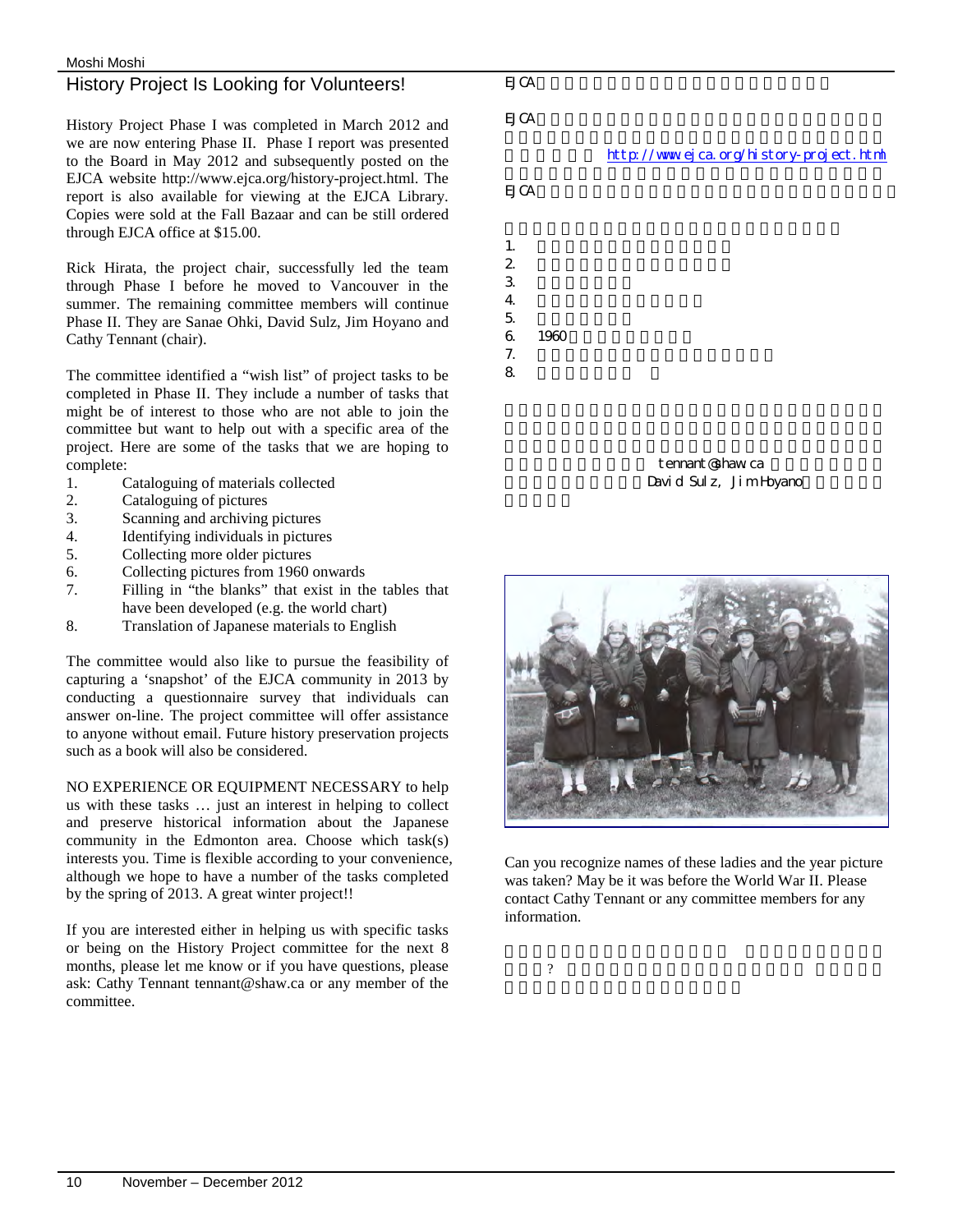## Awa Odori Club Performed at the "Communities in Bloom" Gala Sanae Ohki

On October 13th, 2012 the Edmonton Capital Region hosted the 18th Communities in Bloom National Awards Ceremonies in Alberta, at Westin Hotel, honouring municipalities across Canada, Europe, Singapore and Japan. Communities in Bloom is a Canadian non-profit organization committed to fostering civic pride, environmental responsibility and beautification through community involvement and a national program with focus on the promotion of green spaces in community settings.

Awa Odori Club was invited for a performance at the entertainment part of the GALA. Ten members were able to dance on that evening. We were all dressed in a new costume that was order-made from Japan with a design of Alberta's provincial flower of wild rose and Rocky Mountains. After a Ukrainian dance was our turn. When we entered the Gala stage, we were welcomed by claps and cheers of over 300 happy faces. Awa odori music started, guests clapped along with the music. As soon as we started dancing at the centre of the hall, a group of 30 guests started dancing around the tables, then another 20 guests followed them. I noticed that the group who started dancing was Japanese ladies. Some were in kimono. More and more guests danced with the music while we danced in the centre. All guests were cheerful, smiling, and laughing.

We were a little nervous at first because the event was Canada-wide and some guests came from other countries. We have never performed at such an important event! We danced at the Kurimoto Garden Spring Festival, the Heritage Festival, and other community events. With such welcoming and cheerful guests, the event turned out to be our most enjoyable performance so far.

I heard that, this year, Strathcona County, Alberta in the large population category, and Boissevain, Manitoba in the small population category, were the winners in the Class of Champions category. There were many other categories where winner municipalities received awards at the ceremony.

Most importantly, the Awa Odori Club would express our sincere thanks to EJCA for allowing us to make costumes using the Casino fund. Since they were made in April, 2012, we danced wearing the new costumes at the Kurimoto Garden Spring Festival (June 3), Canada Day at the Legislature stage (July 1), Chinese Church Neiboughhood party (July 7), Heritage Day (August 3), and Communities in Bloom (October 13). The costume was very well received.

10 13 18 "Communities in Bloom" Canada だけではなく、ヨーロッパ、シンガポール、日本が参 Communities in Bloom"  $Gala$  $10$  $300$  $Gala$  $30$  $10\quad 20$  $EJCA$  2012 4 6 3  $7 \quad 1$ 7 7 8 3 Communities  $\sin \text{B}$  com  $\qquad 10 \quad 13$  $\overline{\mathcal{S}}$ 

Communities in Bloom

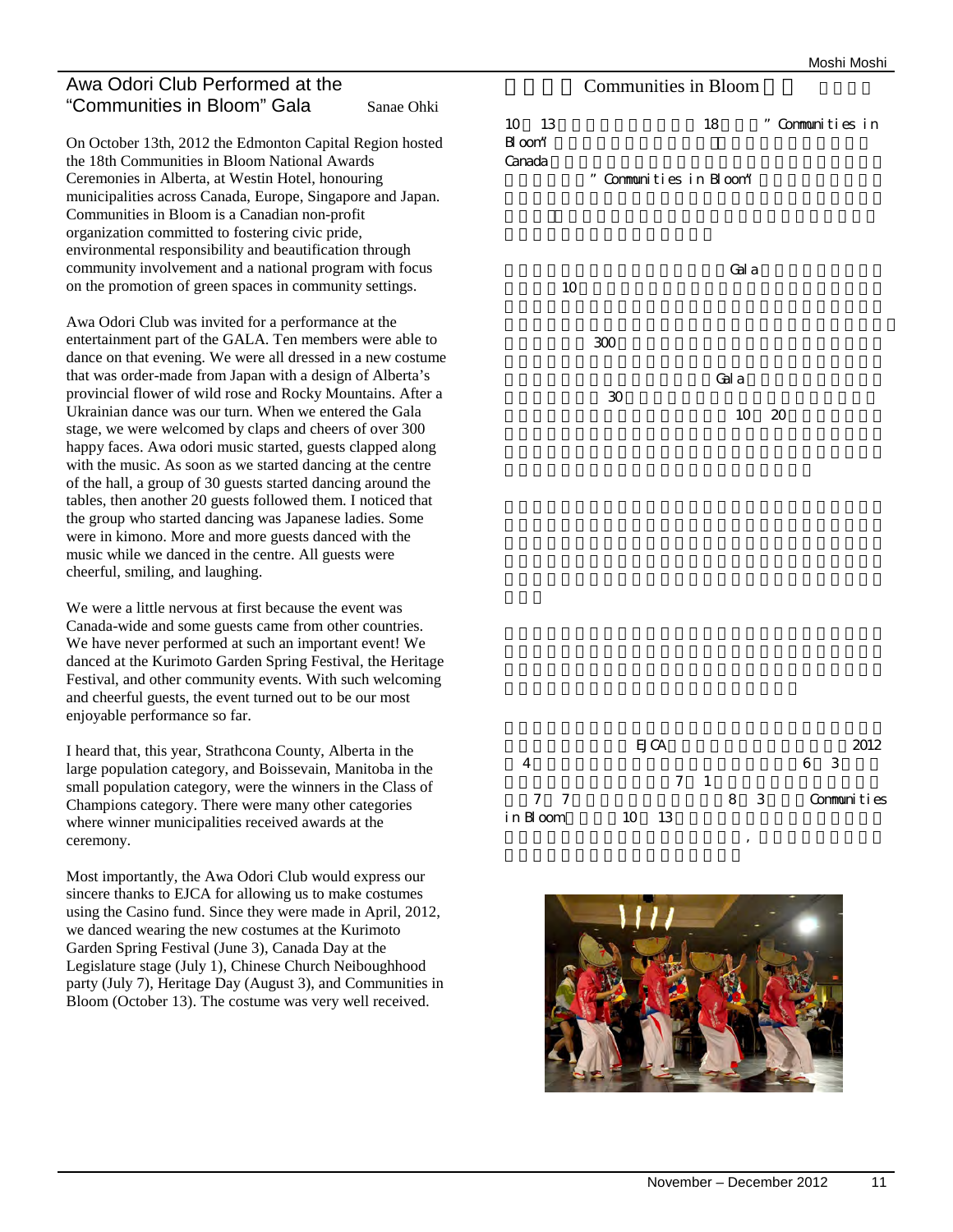## **Directory of EJCA Affiliated Clubs & Groups**

**Awa Odori** - Japanese Folk Dance Practices: 2nd Sunday of each month, 10:00 am - 12:00 noon Contact: Emiko Kinoshita at 780-451-6196

**Bonsai Club**  Meetings: 3rd Thursday of each month, 7:30-9:30 pm Contact: Les Dowdell at < hokkoku@telusplanet.net >

**Calligraphy - Keifukai of Edmonton**  Contact: Naomi Leroy at < l.naomi@telus.net >

**Chigiri-e Art** - Torn Paper Artwork Creation Contact: Keiko Frueh at 780 436-5843

**Chorus Club (Nobara)**  Contact: Naomi Leroy at < l.naomi@telus.net >

**EJCA Art Club** - Watercolour Painting Contact: Yumiko Hoyano at < yumiko@shaw.ca >

#### **Edmonton Gojukai Karate Club**

Tuesdays and Thursdays (except holidays) Children, 7-12 years of age: 6:00-7:00 PM Youths, 13-17 years of age: 7:00-8:15 PM Contact: John Priegert at 780 436-1825 < priegert@telus.net >

**Karaoke Club** 

Practices: 1st & 3rd Friday of each month, 8:30-11:00 pm Contact: Takashi Ohki at 780 459-3862

**Kendo & Naginata Club** 

Meetings: 2nd & 4th Friday of each month at 7:00 pm Contact: info@eknc.org, website: < www.eknc.org >

**Kita No Taiko** - Japanese Drumming Practices: Mondays and Wednesdays from 7 pm Contact: 780 431-0300 or  $\langle$  info@kitanotaiko.ca  $\rangle$ Website: < www.kitanotaiko.ca > **Matsu no Kai** - EJCA Seniors Activities (55 years and up)

Contact: Peter C. Wong at 780 487-7099 or < petercwong@shaw.ca > **Nihongo Kaiwa Club** – Japanese Conversation

Mondays  $5 - 7$  pm (except holidays) Contact: Carol Rushworth at < rushwrth@telus.net >

**Nihongo Kids Club** - Japanese Communication for Kids Thursdays 12:20 – 2:00 pm Contact: Yukie at < edmontonkids@gmail.com >

**Nobara Chorus Group**  Practices: 1st & 3rd Wednesday and 3rd Sunday of each month, 10:00 am - 12:00 noon Contact: Naomi Leroy at < l.naomi@telus.net >

**Sabaki Go Club** - Learn and Enjoy Playing Go Meetings: Tuesday evenings from 7:00 pm Contact: Chuck Elliot at 780 452-1874, < Chuckbrenda@shaw.ca > Website: < www.sabaki.org >

**Table Tennis**  Practices: 1st & 3rd Sunday of each month, 1:00-3:00 pm Contact: Sanae Ohki at < sanaeohki@shaw.ca >

**Wakaba Kai** - Traditional Japanese Dance Contact: Keiko Frueh at 780 436-5843

**Women's Gojukai Karate Club**  Contact: Dana Nawata at < dnawata@shaw.ca >

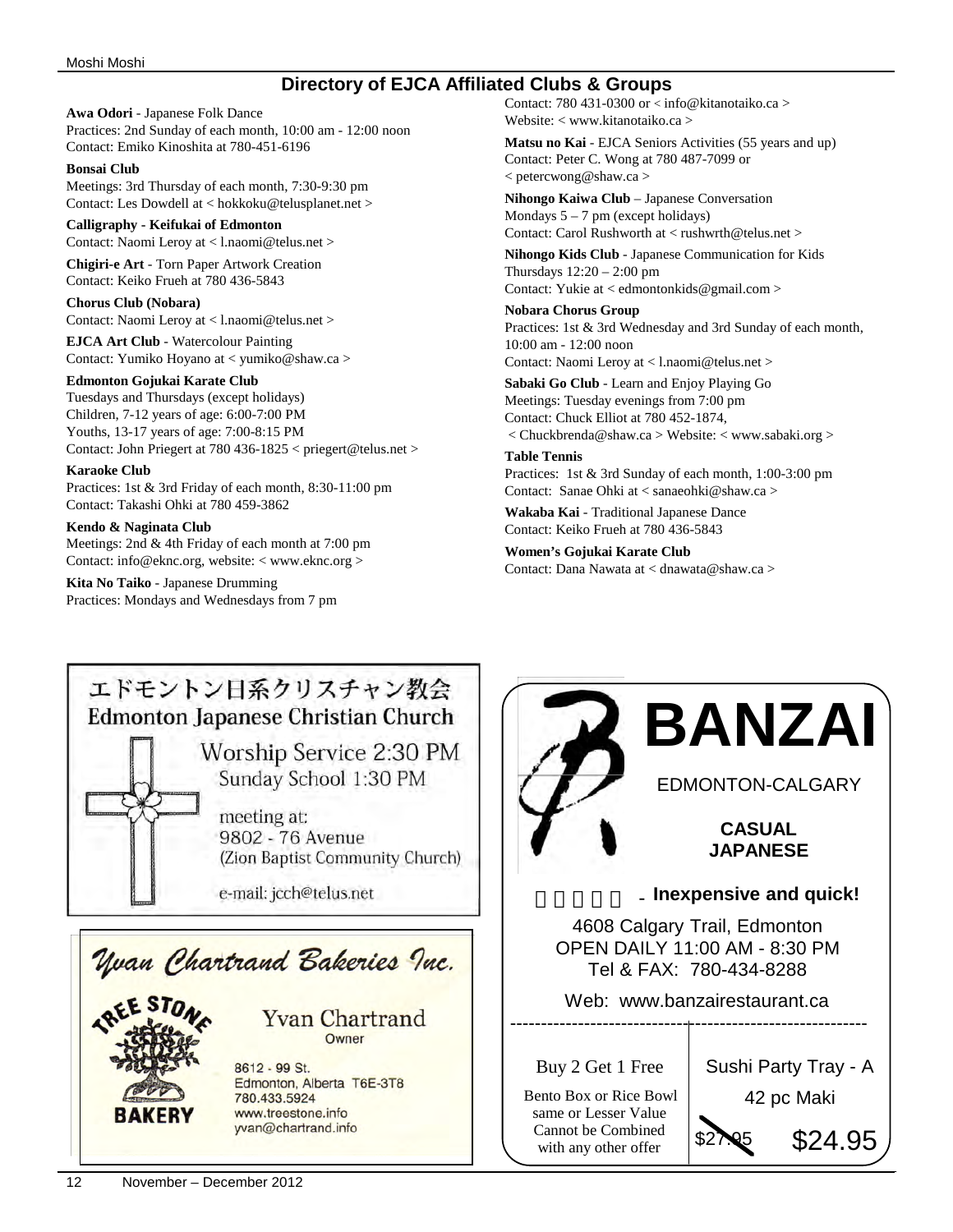## $\mathbf{I}$

*Enjoy the comfort of the latest hi-tech bidet* 

*Unlike a traditional bidet, you sit on a heated seat while using the multi-functions of the Personal Hygiene System.* 



**For information or purchase, please contact ASA (Aita Sales Agent) Phone (780) 922-4313 Fax (780) 922-4593 e-mail: msaita@oanet.com** 



# **SHIG'S FLOWERS**

**945 Ordze Road**  (just off Wye Road) Sherwood Park, Alberta

Telephone: (780 )464-5465 Fax: (780) 449-4597 E-mail: mshig@shaw.ca

# 翻訳のお手伝い致します。

Certified Translation (公認翻訳)は、 移民・モーゲッジ・入学申請時などに そのまま提出できる公式文書です。

mail@yukarimeldrum.com 780-887-0920

メルドラム由香理 Certified Translator (Canada)

Edmonton Japanese English Consulting www.yukarimeldrum.com



Sushi WASABI

**5714 - 111 Street Edmonton, AB** 

**Business Hours**  Tues-Thurs: 5 PM - 9:30 PM Fri: 5 PM - 10 PM Sat: 5 PM - 10 PM Sundays & Holidays: 5 PM - 9 PM CLOSED Mondays

> **Phone: 433-0533 Fax: 413-4138**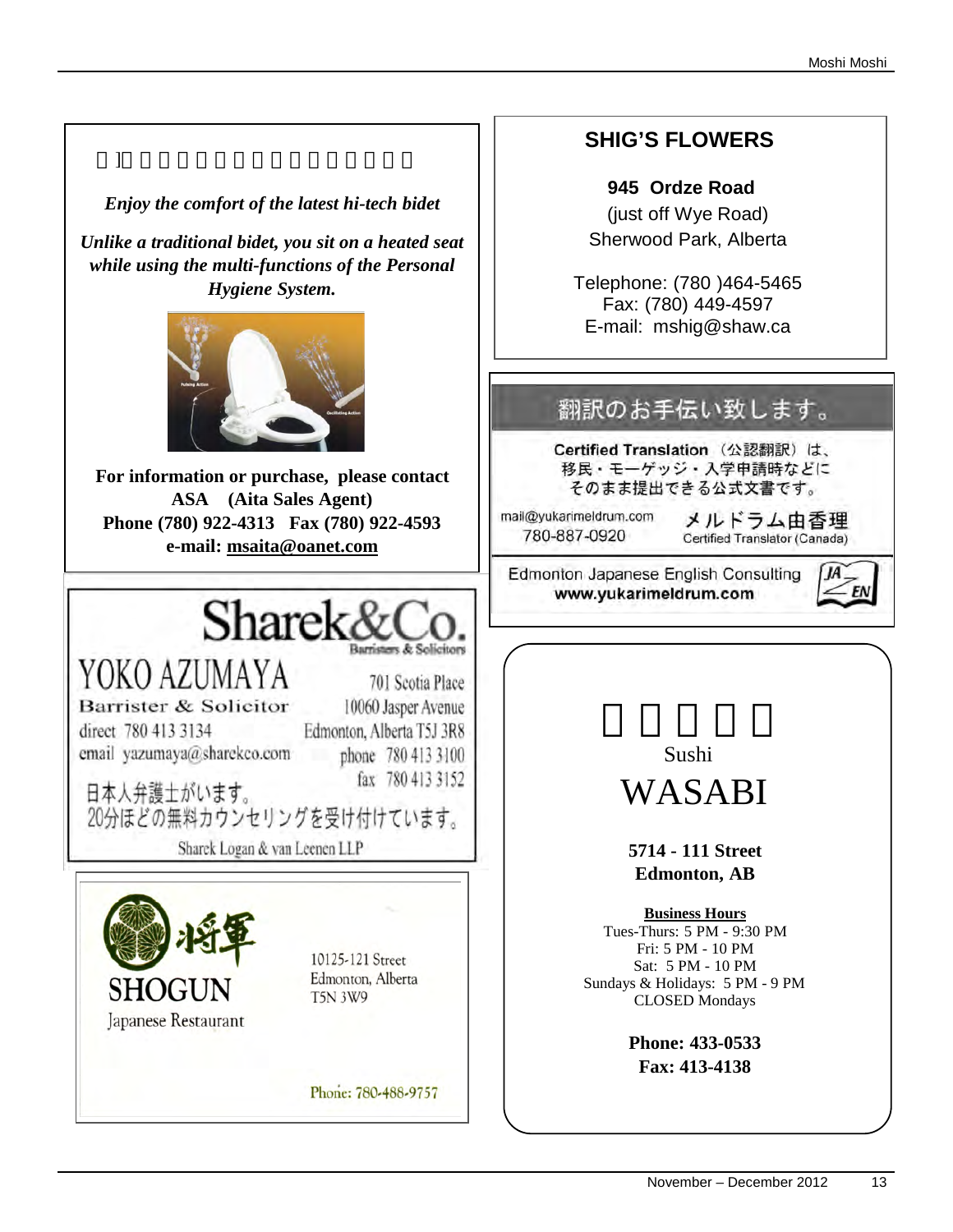# **2012 - 2013 EJCA Board of Directors & Committees**

**President** 

Stephanie Bozzer <sbozzer@telus.net>

**1st Vice-President**  Yoko Azumaya <yokoazumaya@yahoo.com>

**2nd Vice-President**  Sanae Ohki <sanaeohki@shaw.ca>

**Secretary**  Erin Munro <erinmunro03@gmail.com>

**Treasurer** (interim) Jim Hoyano <jkhoyano@shaw.ca>

> *Published by Edmonton Japanese Community Association*

> *Editorial Address: 6750 - 88 Street Edmonton, Alberta T6E 5H6 Tel: (780) 466-8166 Fax: (780) 465-0376*  website: www.ejca.org e-mail: office@ejca.org

> > *Editors: Takashi Ohki Carol Brandly*

*"Moshi Moshi is a publication of the Edmonton Japanese Community Association. Its objective is to disseminate information of interest to the Japanese community and those interested in Japanese culture, including announcements of upcoming events.* 

**EJCA Board Directors**  David Mueller <mueller.da@hotmail.com>

Louise Wong <louisewong@shaw.ca> David Mitsui <david.mitsui@ualberta.ca>

**Communications Director**  Sanae Ohki

**Membership Director**  Yoko Azumaya

**Finance Committee**  Cathy Tennant Grant Shikaze Jim Hoyano

**Library Committee** Shiho Asano Nancy Cyr David Sulz Sanae Ohki Cathy Tennant Liz Machida

*Past President*  Cathy Tennant **Scholarship& Grant Committee** David Mitsui Daiyo Sawada

**Culture Programs Committee**  Sanae Ohki Yukiko Nagakura

**EJCA-Argyll Joint Committee**  Sanae Ohki Cathy Tennant

**Garden Committee**  John Priegert Carol Eder Les Dowdell Yumiko Hoyano

## **History Project Committee**

Cathy Tennant Jim Hoyano David Sulz Sanae Ohki

**NAJC Liaison**

**Heritage Festival Liaison** Cathy Tennant

**Centre Manager** John Priegert < office@ejca.org >

## **Deadline for Submissions for the Next Issue (Vol. 38, No. 2) is January 15, 2013**

## **Submission Deadlines for other upcoming issues:**

Volume 38, No. 4 - March 15, 2013 Volume 38, No. 5 - May 15, 2013 Volume 38, No. 6 - July 15, 2013 Volume 39, No. 1 - September 15, 2013 Volume 39, No. 2 - November 15, 2013

# **EJCA Mission & Vision Statements**

## **Mission**

- · To facilitate the development of an inclusive and vibrant Japanese Canadian Community within a multicultural Edmonton.
- · To support the objectives of the National Association of Japanese Canadians by promoting respect and harmony among people of various cultures in the Edmonton area.

## **Vision**

· A dynamic and evolving community that sustains a sense of wellbeing built upon awareness of Japanese heritage in Canada.